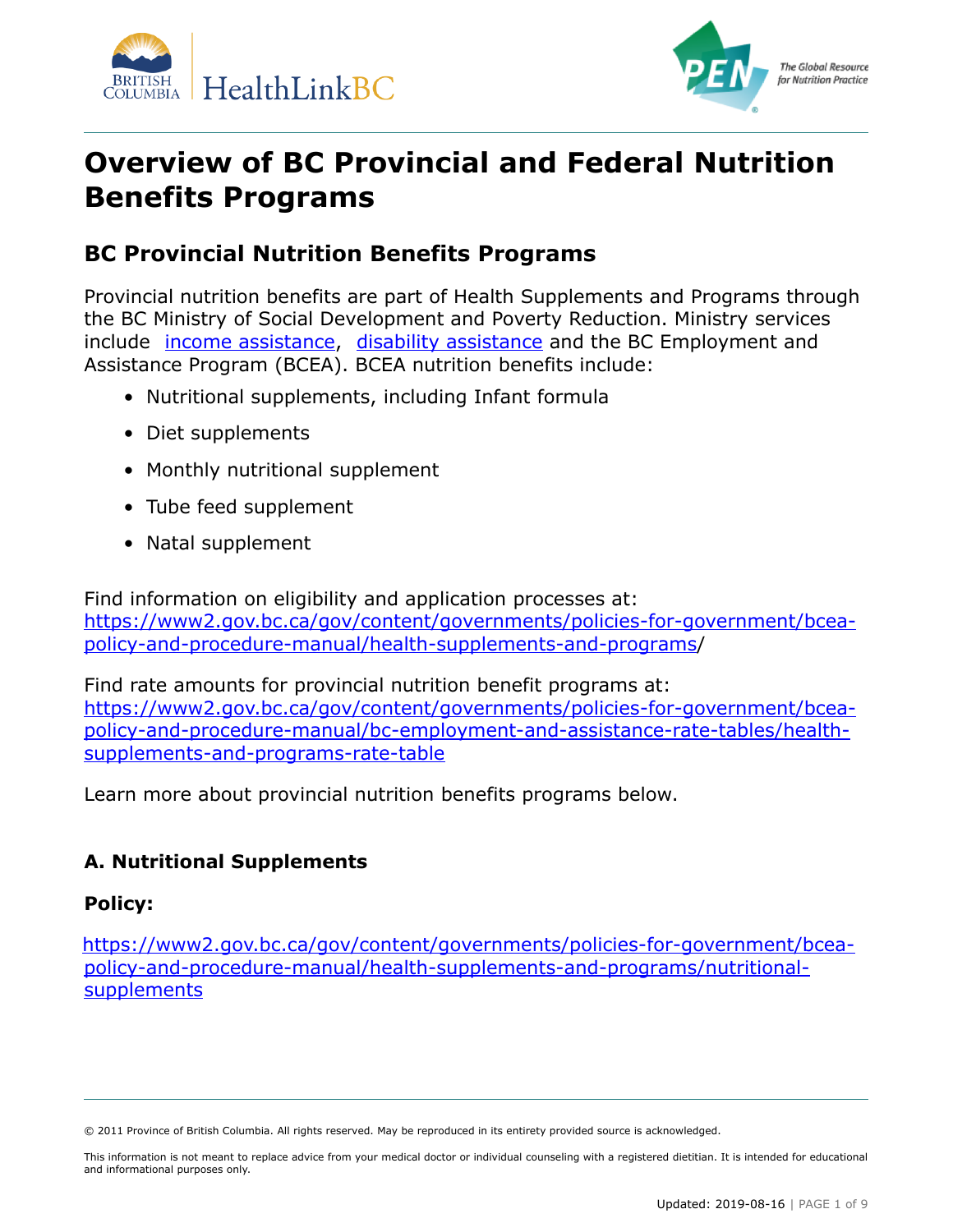



#### **Nutritional Supplement**

Clients receiving *income assistance* or *disability assistance* or their dependent child are eligible for up to three (3) months of calorie supplementation (for example, Boost® or Ensure®) to recover from:

- surgery
- severe injury
- serious disease
- side effects of medical treatment

Nutritional supplements are not provided where they would be used as a food replacement.

**To apply:** Written confirmation must be given by a physician, nurse practitioner or registered dietitian. The documentation must include the diagnosis and reason the product is required, the name of the product required, the amount of product required, a price quote for the product, and the expected duration of need (up to a maximum of 3 months). This information must be sent to the client's Employment and Income Assistance Office.

#### **Infant Formula**

Clients receiving *income assistance* or *disability assistance* are eligible for:

- regular infant formula during the child's first 12 months if the infant is at risk from contracting a disease through breastfeeding
- specialized infant formula to a child with a medical condition that requires specialized formula to treat the condition

**To apply:** Written confirmation must be given by a physician, nurse practitioner or registered dietitian. The documentation must include the name of the product required, the amount of product required, and the expected duration of need. This information must be sent to the client's Employment and Income Assistance Office.

<sup>© 2011</sup> Province of British Columbia. All rights reserved. May be reproduced in its entirety provided source is acknowledged.

This information is not meant to replace advice from your medical doctor or individual counseling with a registered dietitian. It is intended for educational and informational purposes only.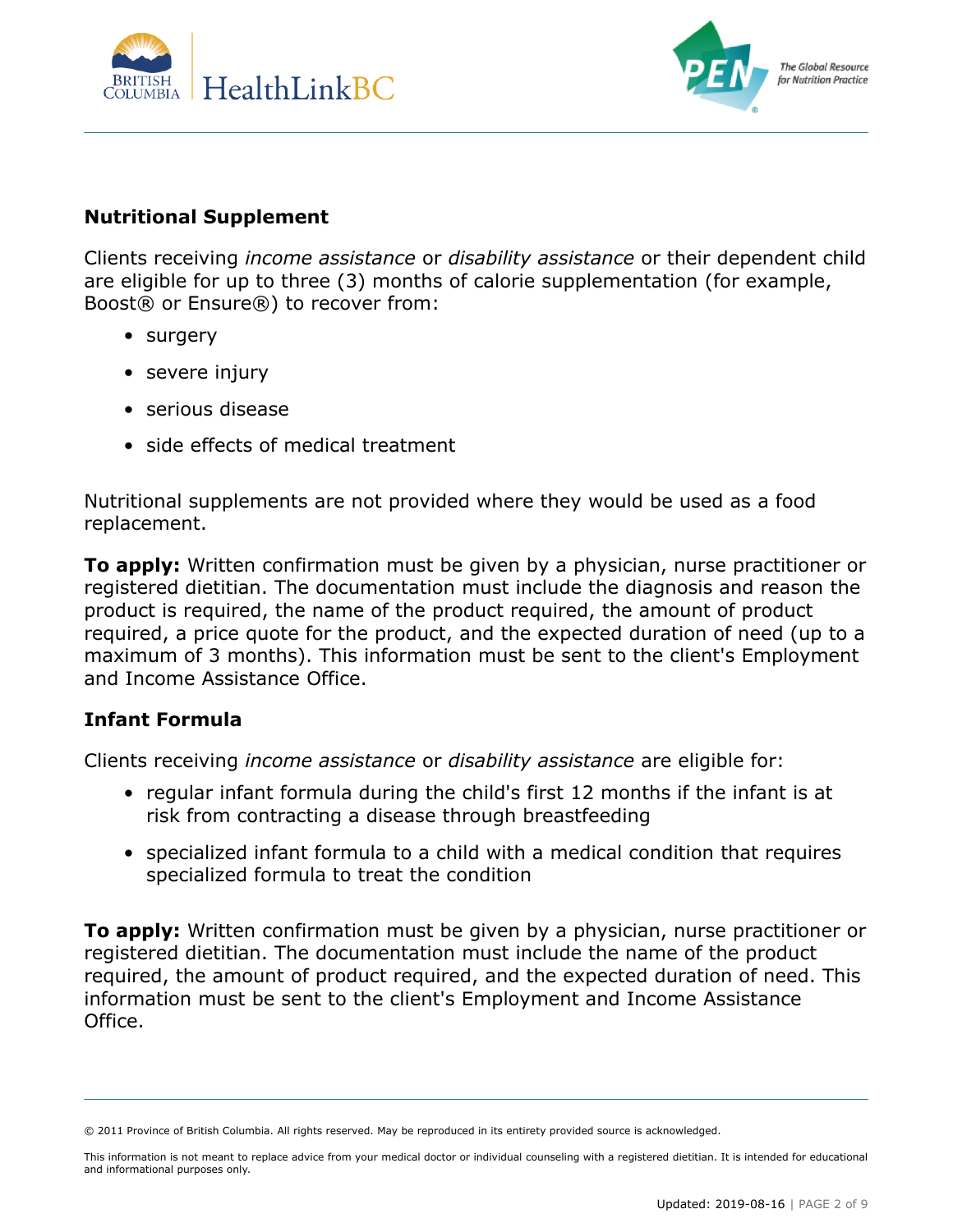



#### **B. Diet Supplements**

#### **Policy:**

. [https://www2.gov.bc.ca/gov/content/governments/policies-for-government/bcea](https://www2.gov.bc.ca/gov/content/governments/policies-for-government/bcea-policy-and-procedure-manual/health-supplements-and-programs/diet-supplements)[policy-and-procedure-manual/health-supplements-and-programs/diet-supplements](https://www2.gov.bc.ca/gov/content/governments/policies-for-government/bcea-policy-and-procedure-manual/health-supplements-and-programs/diet-supplements)

Clients receiving *income assistance* or *disability assistance* are eligible to apply for a diet supplement to help meet costs of following a special diet. The maximum amount (per month) for each diet or medical condition is:

- Sodium restricted diet; \$10.00
- Diabetes; \$35.00
- Kidney dialysis; \$30.00
- Gluten-free diet; \$40.00
- Dysphagia diet; \$40.00 and may also receive \$30.00 toward purchase of a blender
- Ketogenic diet; \$40.00
- Low phenylalanine (PKU) diet; \$40.00
- Cystic fibrosis; \$50.00
- High protein diet; \$40.00 and may also receive \$30.00 toward purchase of a blender.
	- Clients needing a high protein diet must have a diagnosis of one of the following:
		- cancer requiring nutritional support during radiation, chemotherapy, surgical therapy or ongoing medical treatment
		- chronic inflammatory bowel disease (Crohn's, Ulcerative Colitis)
		- HIV/AIDS
		- chronic bacterial infection
		- tuberculosis
		- hyperthyroidism

<sup>© 2011</sup> Province of British Columbia. All rights reserved. May be reproduced in its entirety provided source is acknowledged.

This information is not meant to replace advice from your medical doctor or individual counseling with a registered dietitian. It is intended for educational and informational purposes only.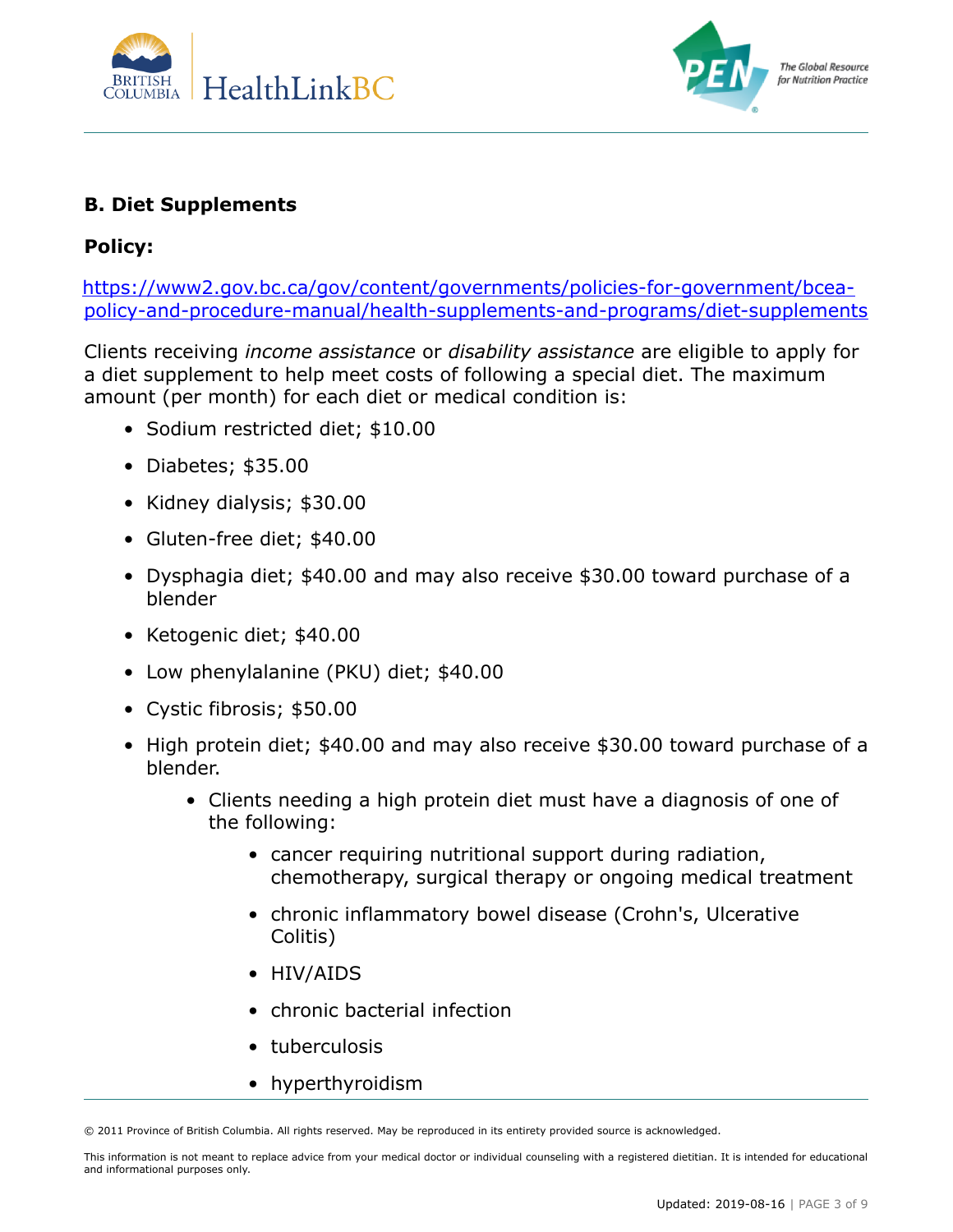



- osteoporosis
- hepatitis B or C

Note: If a person has more than one of the above medical conditions, the person may receive only the amount of the highest diet benefit for which they are eligible.

**To apply:** Written confirmation must be provided by a physician, nurse practitioner or registered dietitian. The documentation must include the specific medical condition, the diet required, and the expected duration of need. This information must be sent to the client's Employment and Income Assistance Office.

#### **C. Monthly Nutritional Supplement (MNS)**

#### **Policy:**

. [https://www2.gov.bc.ca/gov/content/governments/policies-for-government/bcea](https://www2.gov.bc.ca/gov/content/governments/policies-for-government/bcea-policy-and-procedure-manual/health-supplements-and-programs/monthly-nutritional-supplement)[policy-and-procedure-manual/health-supplements-and-programs/monthly](https://www2.gov.bc.ca/gov/content/governments/policies-for-government/bcea-policy-and-procedure-manual/health-supplements-and-programs/monthly-nutritional-supplement)[nutritional-supplement](https://www2.gov.bc.ca/gov/content/governments/policies-for-government/bcea-policy-and-procedure-manual/health-supplements-and-programs/monthly-nutritional-supplement) (includes MNS application form)

Clients who have a *Persons with Disabilities (PWD)* designation and who are receiving *disability assistance* may be eligible to apply for the monthly nutritional supplement. Clients should contact their Employment and Income Assistance Office for information and forms. A physician, nurse practitioner or registered dietitian must confirm in writing, all of the following:

- The client has a severe medical condition causing a chronic, progressive deterioration of health, and as a result the client displays two or more of the following symptoms:
	- malnutrition
	- underweight status
	- significant weight loss
	- significant muscle mass loss
	- significant neurological degeneration
	- significant deterioration of a vital organ, and/or
	- moderate to severe immune suppression

<sup>© 2011</sup> Province of British Columbia. All rights reserved. May be reproduced in its entirety provided source is acknowledged.

This information is not meant to replace advice from your medical doctor or individual counseling with a registered dietitian. It is intended for educational and informational purposes only.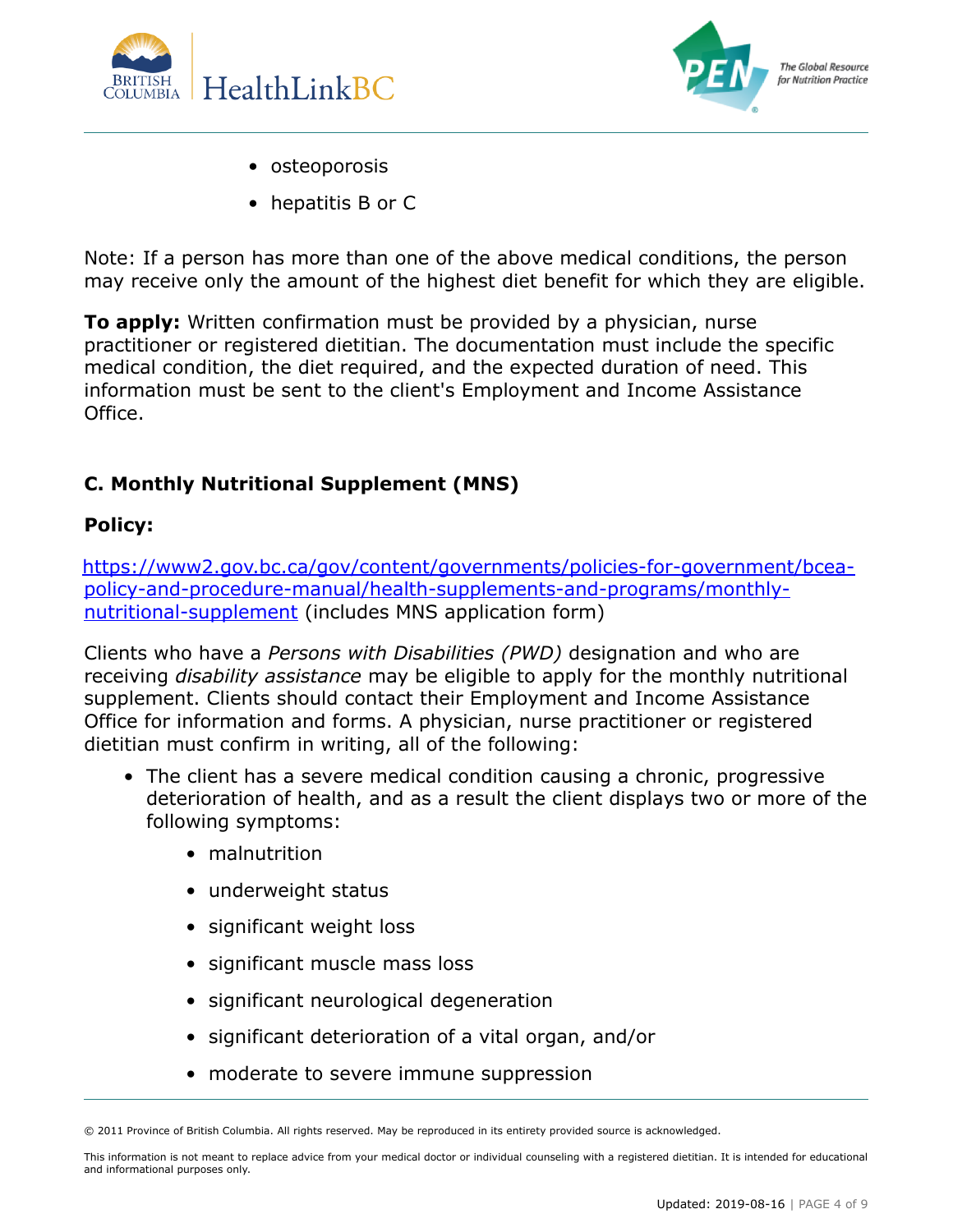



- To alleviate these symptoms, the client requires one or both of the following:
	- additional food to supplement a regular diet, and/or
	- vitamins and minerals
- Failure to obtain these items will result in imminent danger to the person's life.

The MNS will only be provided if the client's *family unit* is not able to provide the items.

A client who receives the MNS additional food to supplement a regular diet is *not eligible* to apply for the diet supplement or nutritional supplement. A client who receives the MNS vitamins and minerals only *is eligible* to apply for the diet supplement or nutritional supplement.

#### **D. Tube Feed Supplement**

#### **Policy:**

. [https://www2.gov.bc.ca/gov/content/governments/policies-for-government/bcea](https://www2.gov.bc.ca/gov/content/governments/policies-for-government/bcea-policy-and-procedure-manual/health-supplements-and-programs/tube-feed-supplement)[policy-and-procedure-manual/health-supplements-and-programs/tube-feed](https://www2.gov.bc.ca/gov/content/governments/policies-for-government/bcea-policy-and-procedure-manual/health-supplements-and-programs/tube-feed-supplement)[supplement](https://www2.gov.bc.ca/gov/content/governments/policies-for-government/bcea-policy-and-procedure-manual/health-supplements-and-programs/tube-feed-supplement)

Clients receiving *income assistance* or *disability assistance* are eligible to apply for a tube feed supplement if they are unable to take food orally or process food through their gastrointestinal system. The supplement can be provided for acute short-term or chronic long-term conditions. This supplement is available when no other government funded or other programs are available to the client.

**To apply:** Written confirmation must be provided by a physician, nurse practitioner or registered dietitian. The documentation must include that the person's primary source of nutrition must be obtained through tube feeding; the type of nutritional product required; the daily or monthly quantity of nutritional product required; the expected duration of the condition requiring tube feeding; and needed tube feeding supplies or equipment.

A person receiving the tube feeding supplement is not eligible to receive any other nutrition-related supplement.

<sup>© 2011</sup> Province of British Columbia. All rights reserved. May be reproduced in its entirety provided source is acknowledged.

This information is not meant to replace advice from your medical doctor or individual counseling with a registered dietitian. It is intended for educational and informational purposes only.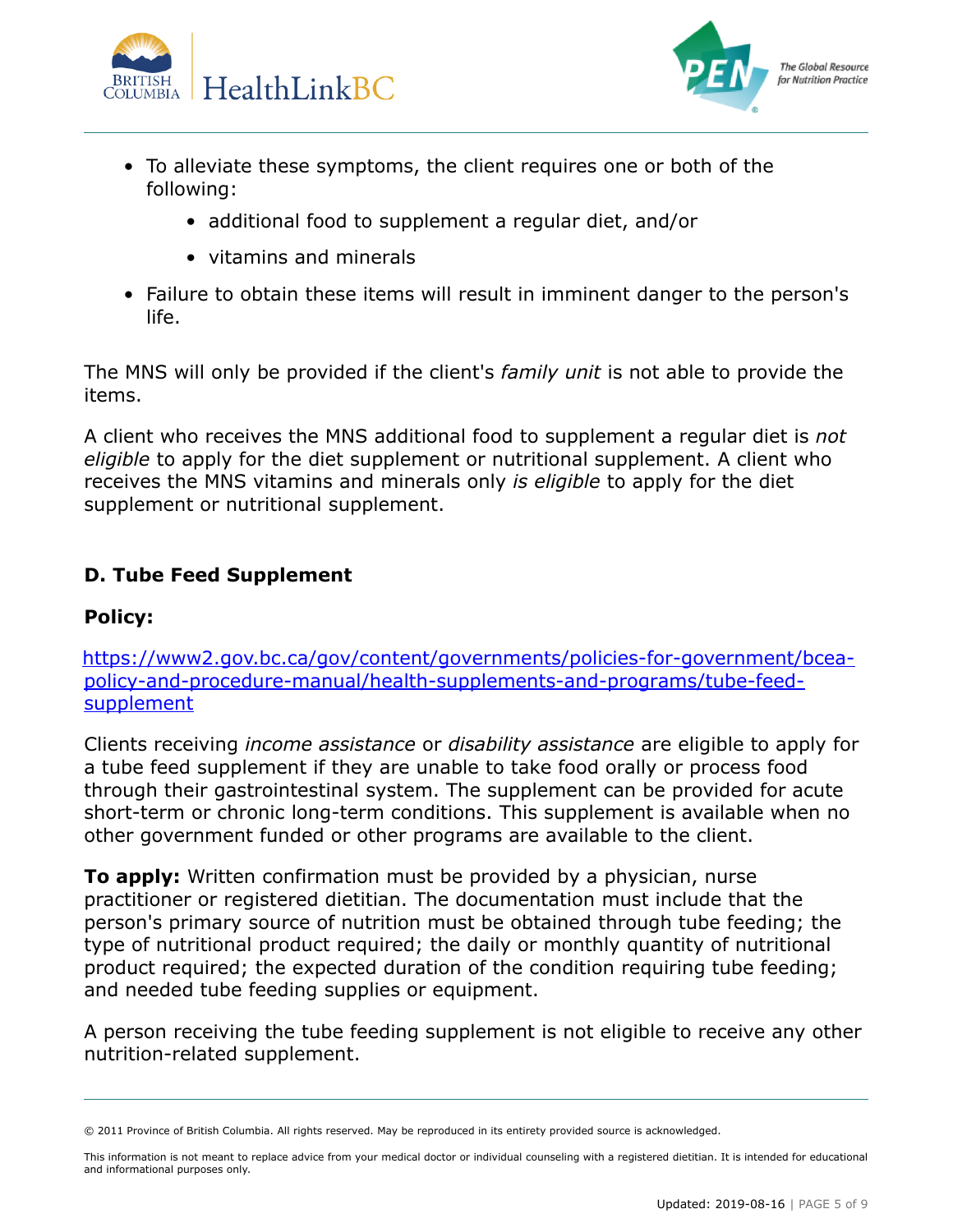



#### **E. Natal Supplement**

#### **Policy:**

. [https://www2.gov.bc.ca/gov/content/governments/policies-for-government/bcea](https://www2.gov.bc.ca/gov/content/governments/policies-for-government/bcea-policy-and-procedure-manual/health-supplements-and-programs/natal-supplement)[policy-and-procedure-manual/health-supplements-and-programs/natal](https://www2.gov.bc.ca/gov/content/governments/policies-for-government/bcea-policy-and-procedure-manual/health-supplements-and-programs/natal-supplement)**[supplement](https://www2.gov.bc.ca/gov/content/governments/policies-for-government/bcea-policy-and-procedure-manual/health-supplements-and-programs/natal-supplement)** 

Pregnant recipients and family units with a dependent child under 7 months can apply for the natal supplement. The supplement may be used to help meet costs of pregnancy and newborns.

Clients are eligible for natal supplement from the time pregnancy is confirmed to 6 months past the date of birth. Apply early as the benefit is not retroactive.

**To apply:** Written documentation from a physician, nurse practitioner or midwife must be sent to the client's Employment and Income Assistance Office. Documentation must include confirmation of pregnancy and expected date of delivery.

#### **For Further Information**

British Columbia Ministry of Social Development and Poverty Reduction

Call 1-866-866-0800 for help with income assistance services or find information at: [https://www2.gov.bc.ca/gov/content/governments/organizational-structure/](https://www2.gov.bc.ca/gov/content/governments/organizational-structure/ministries-organizations/ministries/social-development-poverty-reduction/ministry-contacts) [ministries-organizations/ministries/social-development-poverty-reduction/ministry](https://www2.gov.bc.ca/gov/content/governments/organizational-structure/ministries-organizations/ministries/social-development-poverty-reduction/ministry-contacts)[contacts](https://www2.gov.bc.ca/gov/content/governments/organizational-structure/ministries-organizations/ministries/social-development-poverty-reduction/ministry-contacts)

#### **BC At Home Program**

The At Home Program provides medical products and supplies to support children and teens with a severe disability or complex health care needs to be cared for at home.

Children may qualify for tube feeding formula, fluid thickeners, and specialized nutrition products that directly relate to the child's medical condition.

<sup>© 2011</sup> Province of British Columbia. All rights reserved. May be reproduced in its entirety provided source is acknowledged.

This information is not meant to replace advice from your medical doctor or individual counseling with a registered dietitian. It is intended for educational and informational purposes only.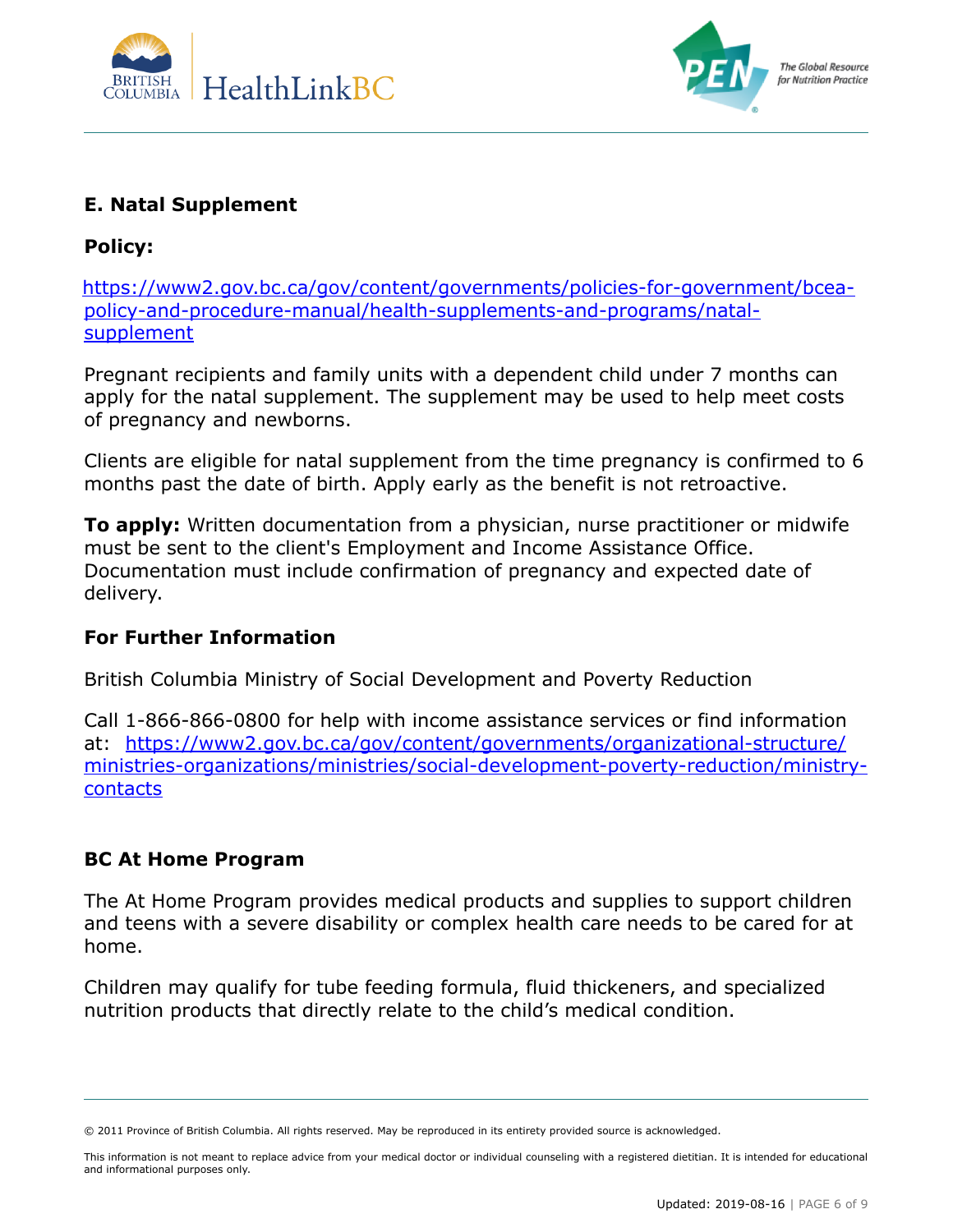



Find more information and learn how to apply at: [https://www2.gov.bc.ca/gov/](https://www2.gov.bc.ca/gov/content/health/managing-your-health/child-behaviour-development/support-needs/complex-health-needs/at-home-program) [content/health/managing-your-health/child-behaviour-development/support](https://www2.gov.bc.ca/gov/content/health/managing-your-health/child-behaviour-development/support-needs/complex-health-needs/at-home-program)[needs/complex-health-needs/at-home-program](https://www2.gov.bc.ca/gov/content/health/managing-your-health/child-behaviour-development/support-needs/complex-health-needs/at-home-program)

#### **BC Home Enteral and Parenteral Nutrition Program**

The BC Home Enteral Nutrition (HEN) Program and the BC Home Parenteral Nutrition Program (HPN) provide support to people in British Columbia and the Yukon who have specialized nutrition needs due to gastrointestinal tract ("gut") problems. There are very specific application criteria for people who require intravenous (IV) nutrition. Find more information at:

BC Home Enteral Nutrition Program [http://www.bchomenutrition.org/home](http://www.bchomenutrition.org/home-enteral-nutrition.html)[enteral-nutrition.html](http://www.bchomenutrition.org/home-enteral-nutrition.html)

BC Home Parenteral Nutrition Program [http://www.bchomenutrition.org/home](http://www.bchomenutrition.org/home-parenteral-nutrition.html)[parenteral-nutrition.html](http://www.bchomenutrition.org/home-parenteral-nutrition.html)

#### **BC First Nations Health Authority Health Benefits Program**

Current benefits include prescription drugs, medical supplies and equipment, mental health services, vision and eye care, medical transportation and dental/ orthodontic care.

For information on the benefits, eligibility and services covered, visit;

- First Nations Health Authority <http://www.fnha.ca/benefits>, or
- call 1-855-550-5454, or
- email [HealthBenefits@fnha.ca](mailto:HealthBenefits@fnha.ca), or
- ask in person at 1166 Alberni St, Room 701, Vancouver B.C.

## **Federal Nutrition Benefits Programs**

#### **Jordan's Principle**

Jordan's Principle helps First Nations children access speech therapy, educational supports, medical equipment, mental health services, and more. Find information

<sup>© 2011</sup> Province of British Columbia. All rights reserved. May be reproduced in its entirety provided source is acknowledged.

This information is not meant to replace advice from your medical doctor or individual counseling with a registered dietitian. It is intended for educational and informational purposes only.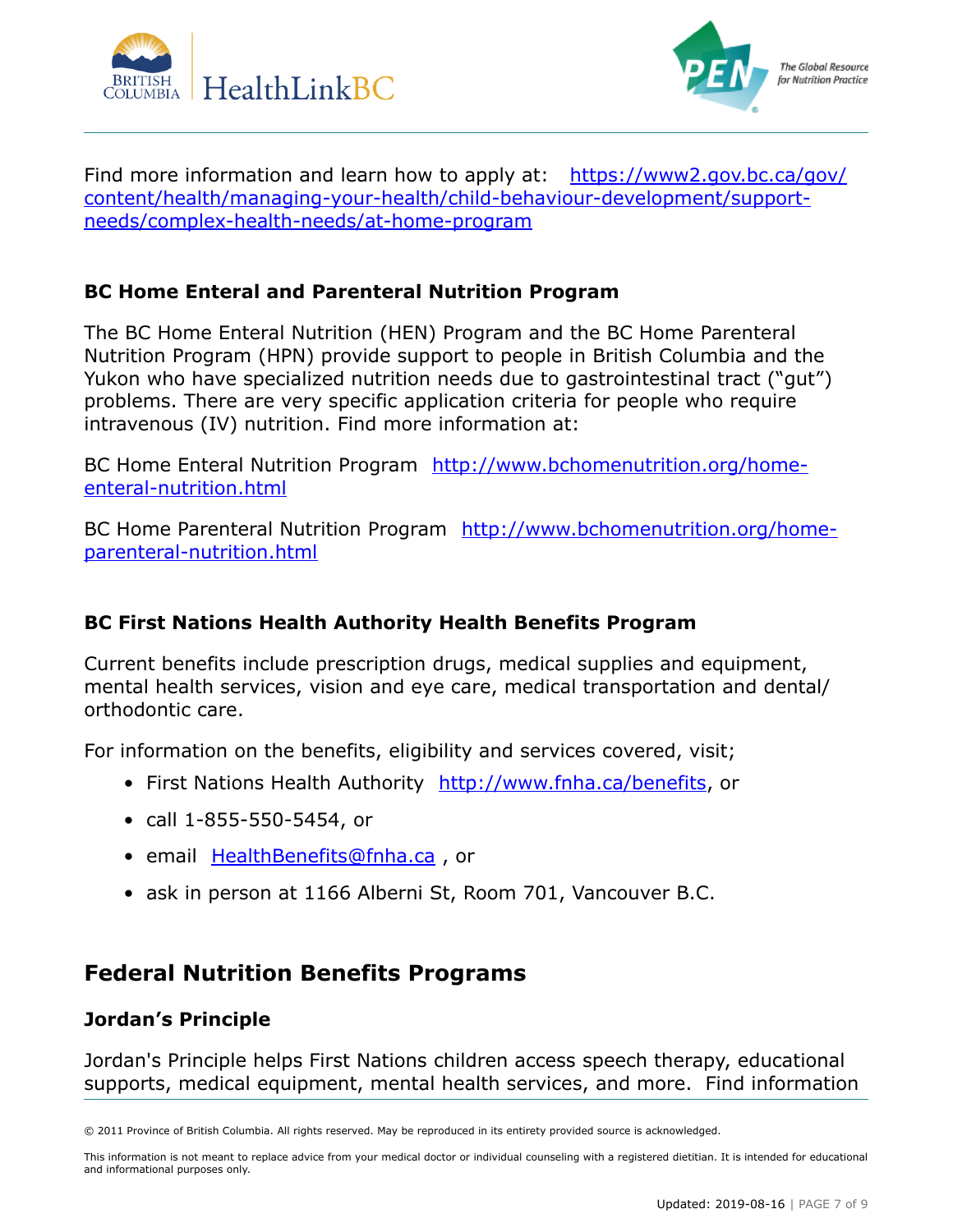



about what's covered and who to contact at: [https://www.sac-isc.gc.ca/eng/](https://www.sac-isc.gc.ca/eng/1568396296543/1582657596387#sec2) [1568396296543/1582657596387#sec2](https://www.sac-isc.gc.ca/eng/1568396296543/1582657596387#sec2)

To request funding and get copies of forms, contact:

- British Columbia General Inquiry line, available Monday to Friday, 9am 5pm
	- 778-951-0716
- Jordan's Principle Call Centre, available 24 hours, 7 days a week
	- 1-855-JP-CHILD (1-855-572-4453)
	- Teletypewriter: 1-866-553-0554

#### **Veterans Affairs Canada (VAC) Nutrition Benefits**

Veterans may be eligible for coverage of tube feeding supplies and formula or caloric supplementation with oral nutritional supplements depending on the client's level of coverage. Eligibility criteria differ according to veteran classification and eligibility is assessed on a case-by-case basis.

Veterans who are part of the Veterans Independence Program (VIP) can also contact VIP for information on the Access to Nutrition program. The Access to Nutrition program may cover delivery of meals to a residence or transportation of a veteran to access a meal at a local community facility or restaurant.

Find information about the [Veterans Independence Program](https://www.veterans.gc.ca/eng/housing-and-home-life/help-at-home/veterans-independence-program) at: [https://www.veterans.gc.ca/eng/housing-and-home-life/help-at-home/veterans](https://www.veterans.gc.ca/eng/housing-and-home-life/help-at-home/veterans-independence-program/)[independence-program](https://www.veterans.gc.ca/eng/housing-and-home-life/help-at-home/veterans-independence-program/)

Contact Veterans Affairs Canada at:

- 1-866-522-2122
- Teletypewriter 1-833-921-0071
- Veterans Affairs Canada <https://www.veterans.gc.ca/eng>

<sup>© 2011</sup> Province of British Columbia. All rights reserved. May be reproduced in its entirety provided source is acknowledged.

This information is not meant to replace advice from your medical doctor or individual counseling with a registered dietitian. It is intended for educational and informational purposes only.